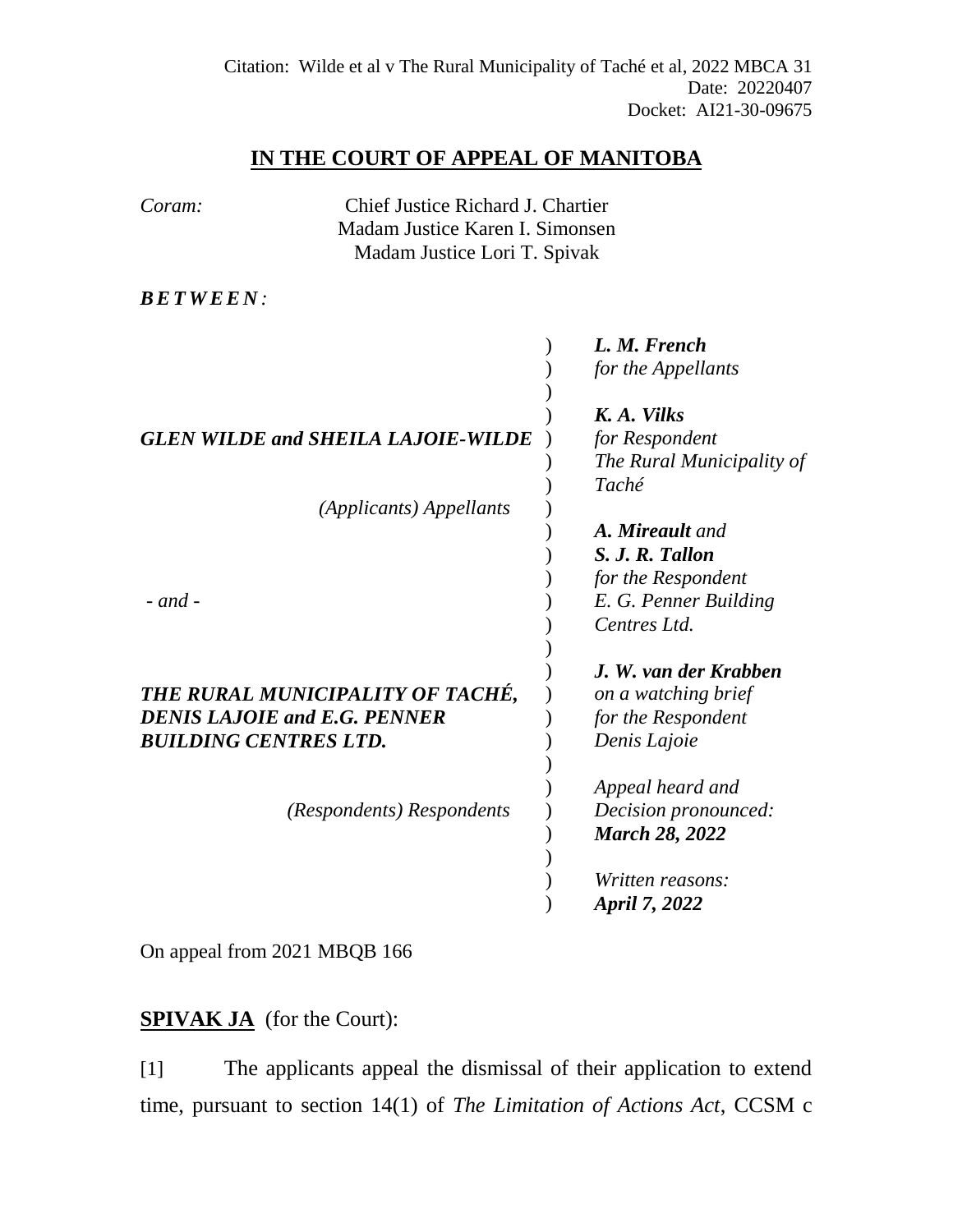## Page: 2

L150 (the *Act*), to commence an action against the respondents for defects in the design and construction of their residence. At the hearing, we dismissed the appeal with costs, with reasons to follow. These are those reasons.

[2] The applicants appeal on the grounds that the application judge misapprehended the evidence and misapplied the tests under Part II of the *Act*.

[3] In 2007, the applicants approached the respondent E.G. Penner Building Centres Ltd. (Penner) for assistance in the design of a home and garage. Foundation plans, prepared and stamped by an engineer arranged by Penner, provided for a concrete basement slab and were submitted by the applicants and approved by the respondent, the Rural Municipality of Taché (the RM). A Penner representative told the applicants that, because silty soil under a concrete basement slab is prone to expand in wet conditions causing heaving and cracking, a switch to a suspended wood basement floor should be considered if silty soil was discovered. In July 2007, the applicants observed silty soil during excavation and instructed a change from a concrete basement slab to a suspended wood basement floor, after consulting with the general contractor, the respondent Denis Lajoie (Lajoie). The RM's inspector failed to note that the foundation was not in accordance with the plans that had been provided, and approved the construction and issued an occupancy permit.

[4] Following 2008, at various times, the applicants observed cracking at different places in the home and garage. In July 2018, after noticing a section of the drywall had split behind a basement baseboard, the applicants arranged inspection of the defect and were told there was no problem. Unsatisfied, they obtained a further inspection and were advised, in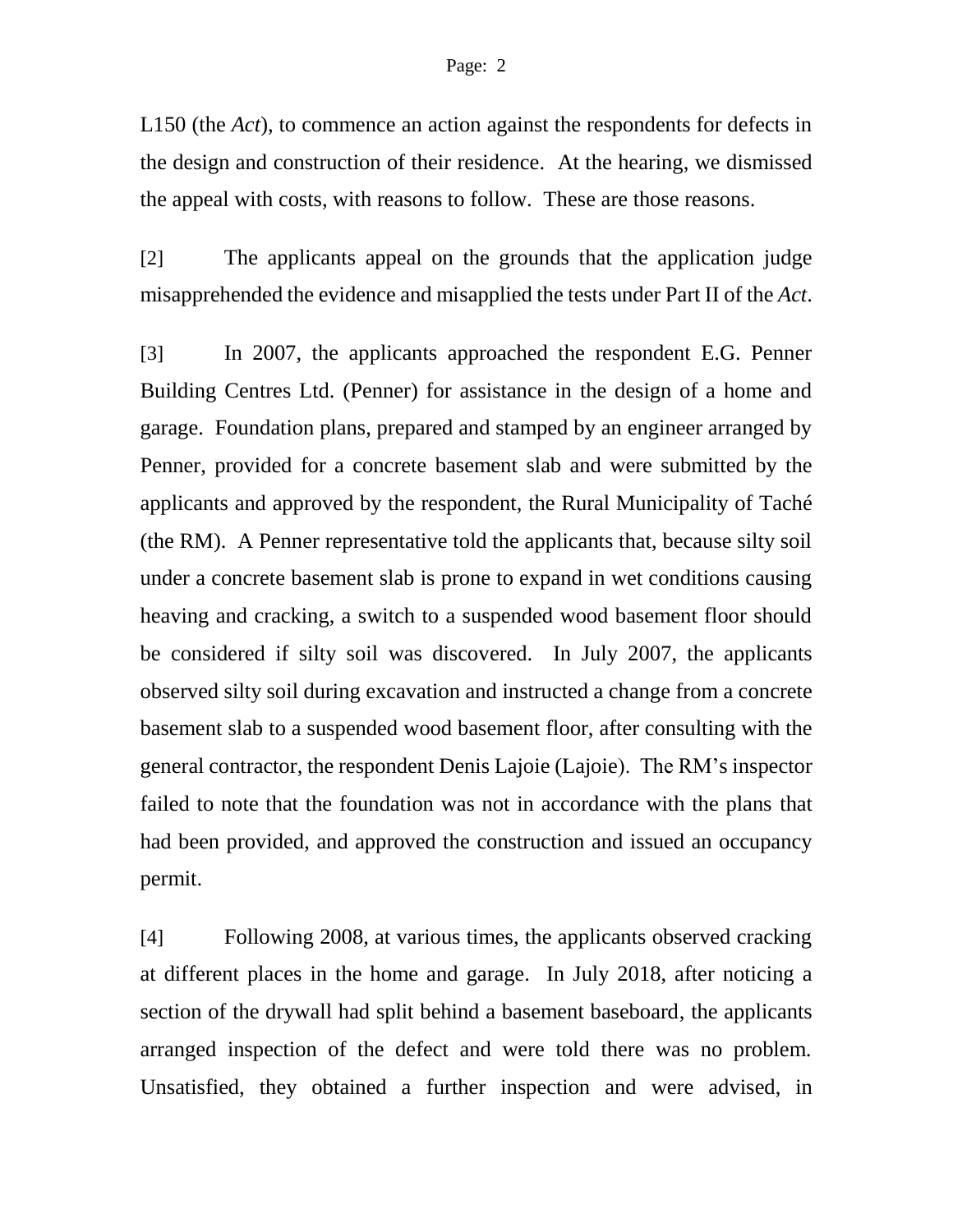January 2019, that the I-joists for the suspended wood basement floor were not properly supporting the walls and the resulting soil pressure was causing the walls to move inward.

[5] The applicants submit that they met the timing requirements of section 14(1) of the *Act* as it was not until January 2019 that they became aware of any problem with the construction (the first part of the test for an extension of time). The application judge disagreed and held that she was satisfied "that the applicants knew, or ought to have known, of all of the material facts of a decisive character upon which their cause of action is based well before, but in any event, more than twelve months before seeking leave to begin their action on December 20, 2019" (at para 18). She also found that the applicants failed to meet the second part of the test for an extension of time, namely, to establish a prima facie case against Penner, as required by section 15 of the *Act*, since there is no evidence to support a breach of contract or any breach of duty of care on its part.

[6] A decision under section 14(1) of the *Act* is discretionary and afforded a high degree of deference unless there is an error of law, a palpable and overriding error of fact or mixed fact and law or the decision is so clearly wrong as to amount to an injustice (see *Olford et al v Springwood Homes Inc*, 2019 MBCA 2 at para 9; and *St Boniface General Hospital v PCL Constructors of Canada Inc et al*, 2019 MBCA 57 at para 17 (*St Boniface*)). Further, both aspects of the test for leave to commence an action under the *Act* are applications of a legal standard to a set of facts and, absent a purely legal error, raise questions of mixed fact and law reviewable on a standard of palpable and overriding error (see *Fawley et al v Moslenko*, 2017 MBCA 47 at para 27).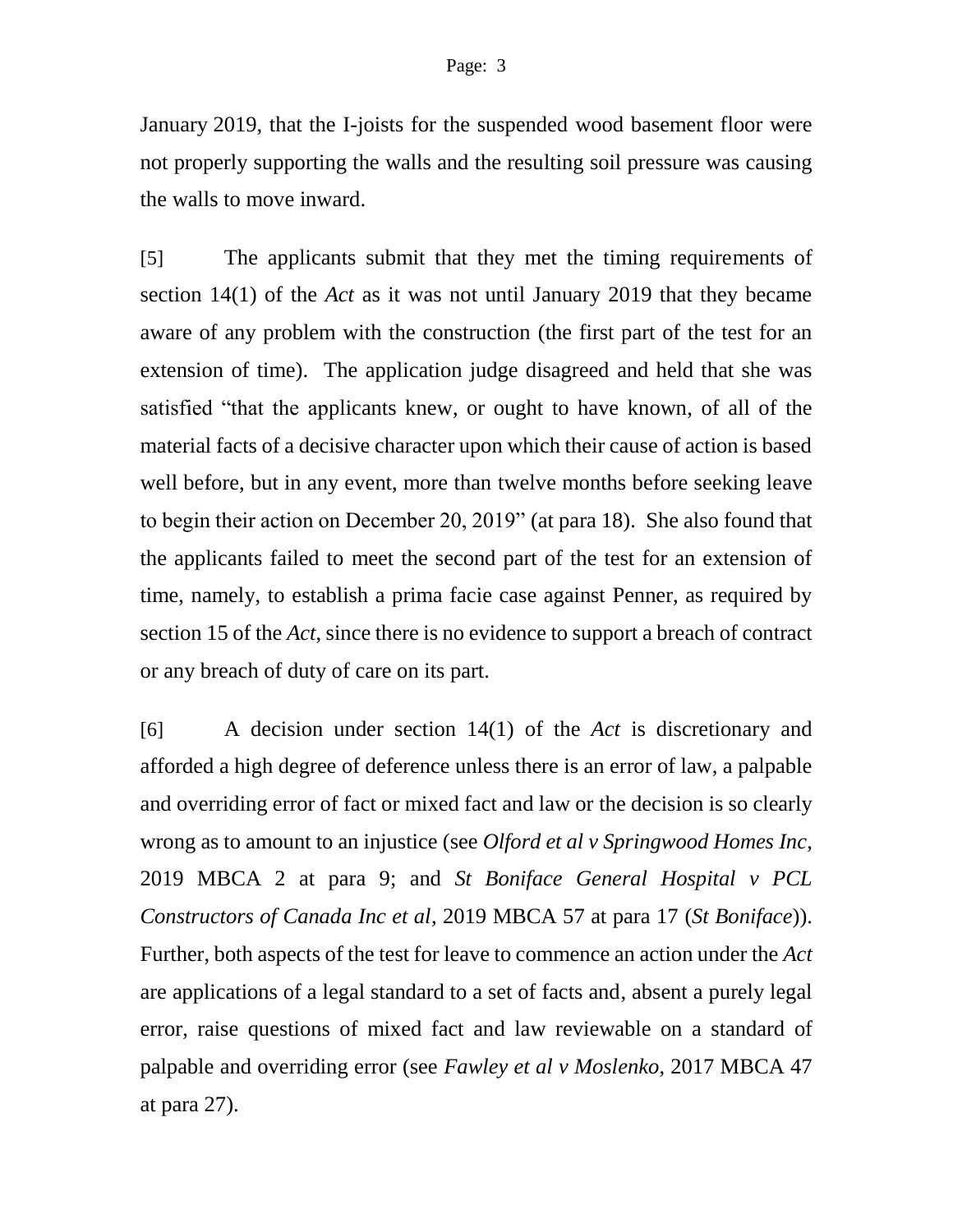[7] We are not persuaded that the application judge committed any errors warranting appellate intervention.

[8] We reject the applicants' argument that the application judge mischaracterized the nature of the cause of action as against the respondents, by focussing solely on the failure to build the residence in accordance with the submitted plans. The application judge specifically noted that the applicants were alleging that there were defects in the design and construction of their residence which they say were caused by the action or inaction of the respondents.

[9] The application judge described the key issue before her as "when the applicants knew, or ought to have known, that there were problems with the foundation such that they should take steps to ascertain the cause of the problem or defects" (at para 17). She considered the extent of the cracking noticed by the applicants throughout the years, their knowledge of the silty soil and that soil expansion could cause foundation issues. She correctly identified what constitutes a material fact, as described in sections 20(2)-20(3) of the *Act*, and the positive obligation that section 20(4) imposes on a person to take reasonable steps to ascertain a fact or obtain advice in that regard. She also referred to this Court's decision in *Johnson v Johnson*, 2001 MBCA 203, which noted that the applicable standard is whether the applicant knew or ought to have known that there could be a link sufficient to establish a cause of action and not that there actually is such a link (see para 15; see also *St Boniface* at para 24; and *Viscount Gort Motor Hotel Ltd v Pre-Con Builders Ltd et al*, 2021 MBCA 5 at para 18).